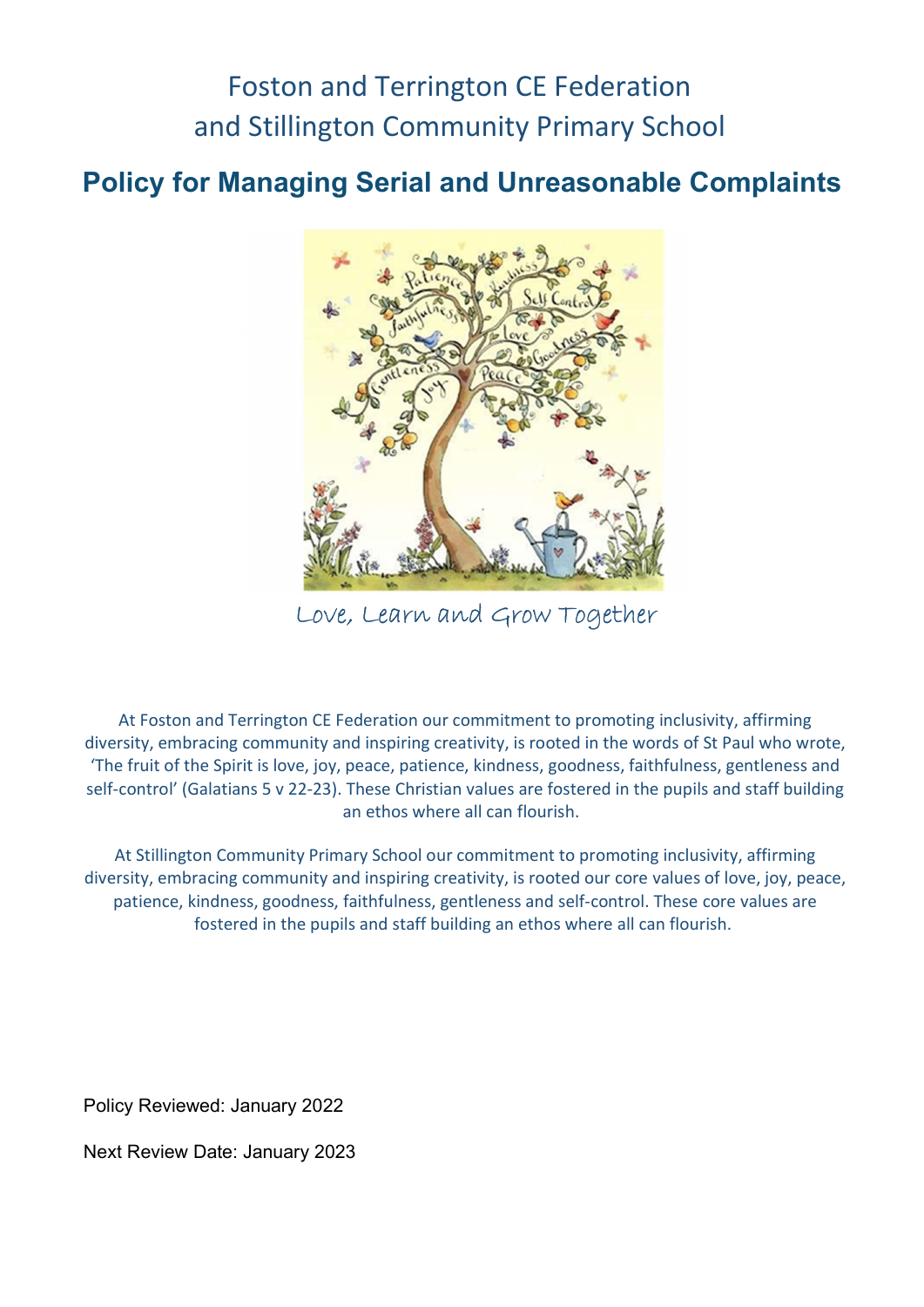## Policy for managing serial and unreasonable complaints

Foston and Terrington CE Federation with Stillington CP School is committed to dealing with all complaints fairly and impartially, and to providing a high-quality service to those who complain. We will not normally limit the contact complainants have with our school. However, we do not expect our staff to tolerate unacceptable behaviour and will take action to protect staff from that behaviour, including that which is abusive, offensive or threatening.

Foston and Terrington CE Federation with Stillington CP School defines unreasonable behaviour as that which hinders our consideration of complaints because of the frequency or nature of the complainant's contact with the school, such as, if the complainant:

- refuses to articulate their complaint or specify the grounds of a complaint or the outcomes sought by raising the complaint, despite offers of assistance
- refuses to co-operate with the complaints investigation process
- refuses to accept that certain issues are not within the scope of the complaints procedure
- insists on the complaint being dealt with in ways which are incompatible with the complaints procedure or with good practice
- introduces trivial or irrelevant information which they expect to be taken into account and commented on
- raises large numbers of detailed but unimportant questions, and insists they are fully answered, often immediately and to their own timescales
- makes unjustified complaints about staff who are trying to deal with the issues, and seeks to have them replaced
- changes the basis of the complaint as the investigation proceeds
- repeatedly makes the same complaint (despite previous investigations or responses concluding that the complaint is groundless or has been addressed)
- refuses to accept the findings of the investigation into that complaint where the school's complaint procedure has been fully and properly implemented and completed including referral to the Department for Education
- seeks an unrealistic outcome
- makes excessive demands on school time by frequent, lengthy and complicated contact with staff regarding the complaint in person, in writing, by email and by telephone while the complaint is being dealt with
- uses threats to intimidate
- uses abusive, offensive or discriminatory language or violence
- knowingly provides falsified information
- publishes unacceptable information on social media or other public forums.

Complainants should try to limit their communication with the school that relates to their complaint, while the complaint is being progressed. It is not helpful if repeated correspondence is sent (either by letter, phone, email or text), as it could delay the outcome being reached.